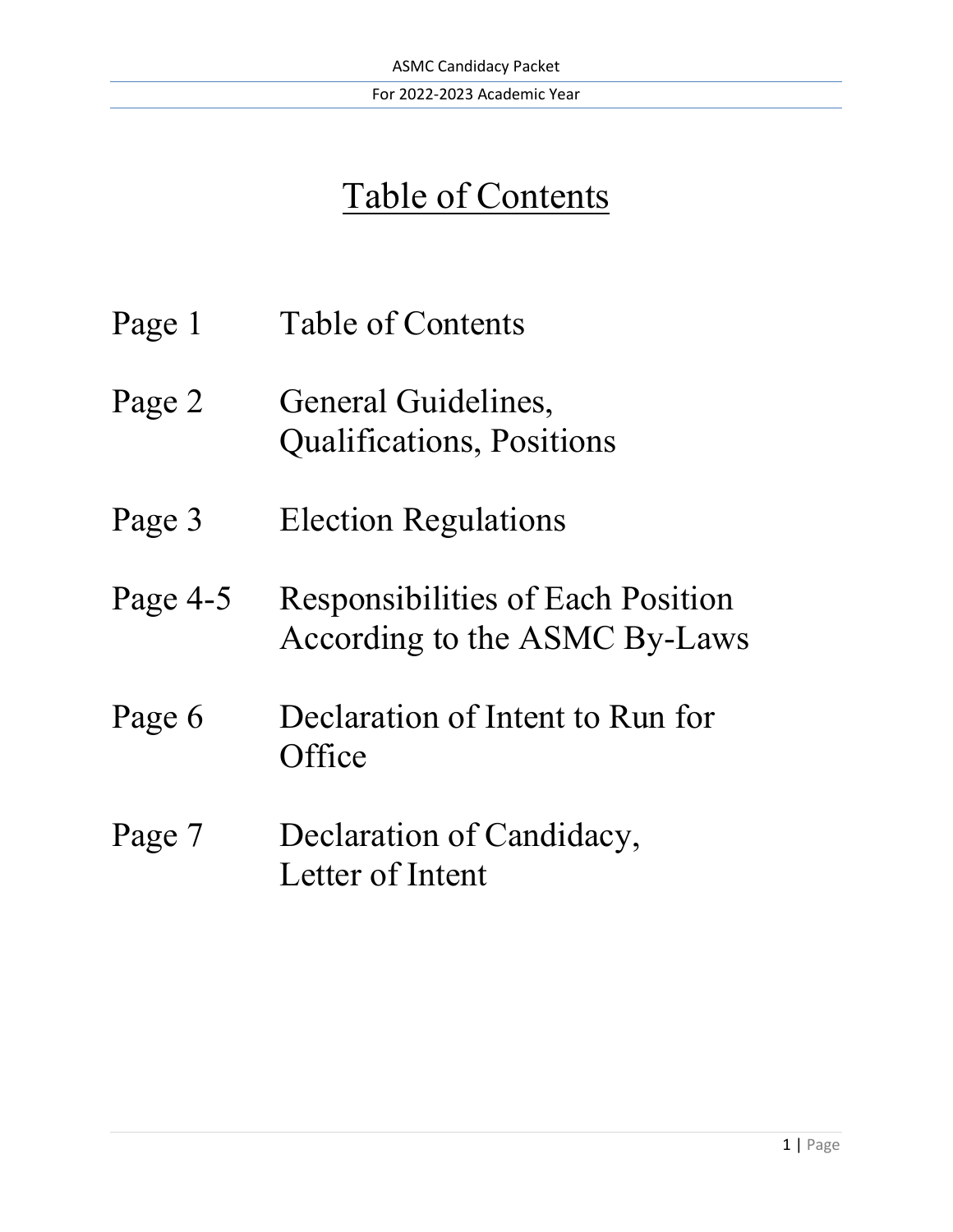## General Guidelines

Please return the Declaration of Intent to Run for Office, the Declaration of Candidacy along with a Letter of Intent to Run for Office **5 p.m. on Tuesday, May 3, 2022**.

Qualifications:

- 1. Must be in good standing with the college.
- 2. Must have a minimum G.P.A. of 2.0.
- 3. Must enroll in five (5) or more units during the intended term.
- 4. Must fill out the Declaration of Intent to Run for Office.

### ASMC Positions:

President ● Vice President ● Secretary ● Treasurer ● Student Trustee ● Student Ambassador ● Activities Director ● Publicity Director ● Ecology Director ● Student Rights Advocate ● Parliamentarian ● Ukiah Representative ● Lake Representative ● North County Representative ● Coast Representative

### **The election will be held on May 10-11, 2022**

All terms of office are June 1, 2022 to May 31, 2023 with the exception of the Student Trustee whose term is May 15, 2022 to May 14, 2023.

All persons interested in running for the ASMC Student Senate are invited to attend meetings, which are currently being held biweekly on Tuesdays from 10:00 a.m. to 11:30 a.m. via an online Zoom Conference. Attendance information can be received upon request by emailing askasmc@gmail.com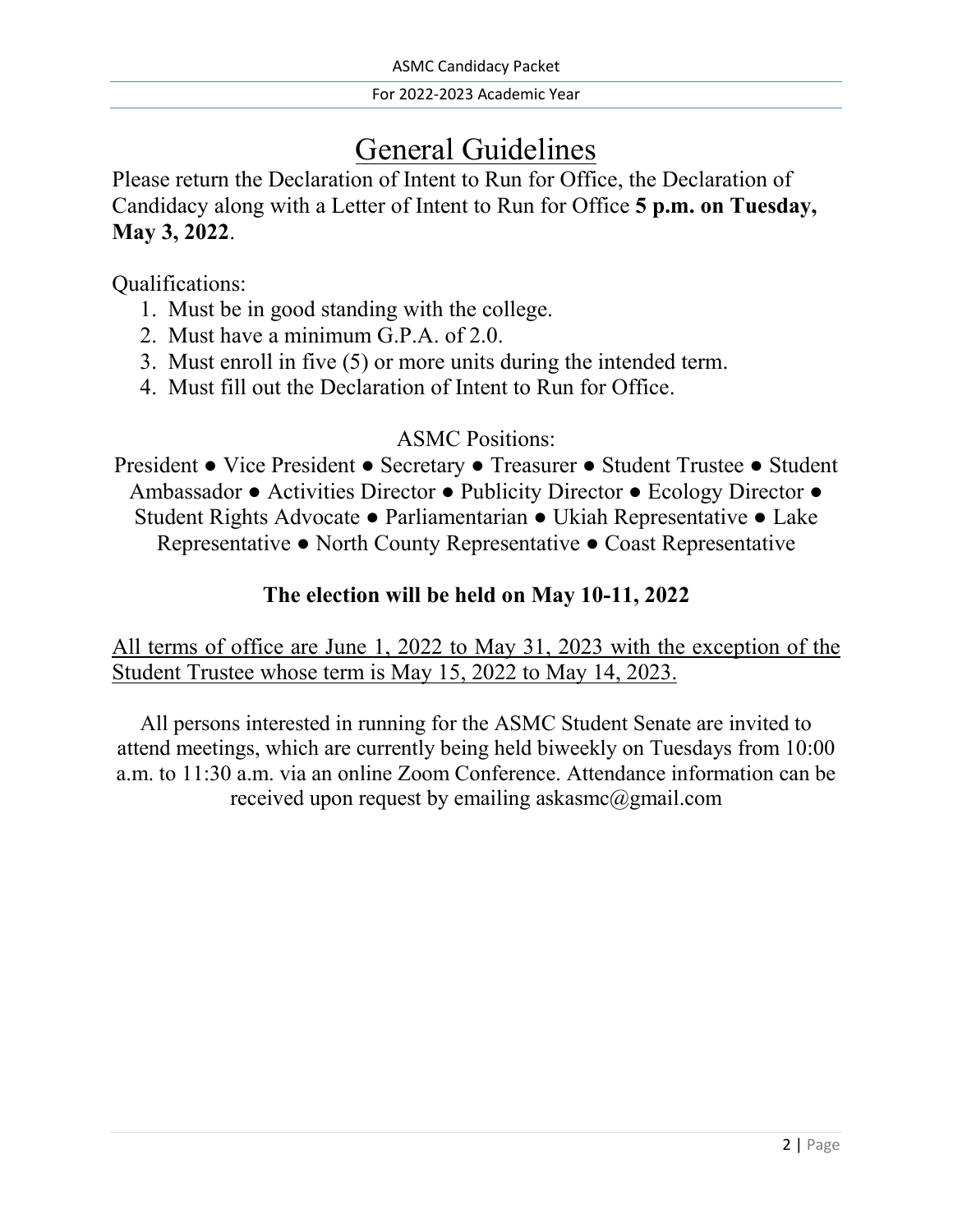## Election Regulations

Campaigning by candidates or their representatives must be conducted in good taste in the manner of expressing ideas. No language, pictures, drawings, or photographs used in any campaigning material distributed, displayed, or circulated may be vulgar or profane.

- 1. There shall be no distribution in a classroom while a class is in session without the express permission of the instructor. The place and activity of distribution is not to interfere with the normal flow of traffic within the college corridors and walkways, or impede entry to and from the college property.
- 2. No campaigning material shall be placed on the private property of other persons or agencies (telephone poles, vehicles, bicycles, etc.) or any painted walls and surfaces.
- 3. No campaigning material shall be placed over previously posted materials or on direction, emergency, or warning signs.
- 4. No campaigning shall be allowed within 100 feet of the official voting area.
- 5. All printed material must be approved by the ASMC.
- 6. Once elected, an officer cannot serve more than three (3) terms.

In the event that any of the above stated regulations are deemed by anyone to be violated, that violation is to be brought before the ASMC Election Committee. The Election Committee will then review the complaint, hear testimony from both sides, make a decision, and impose penalties if necessary. Those penalties could be, but are not limited to, removal of propaganda, being prohibited from speaking in public about the election, and/or removal of the candidates name from the ballot. The candidate whose name is removed from the ballot may not be allowed to run for office for one year.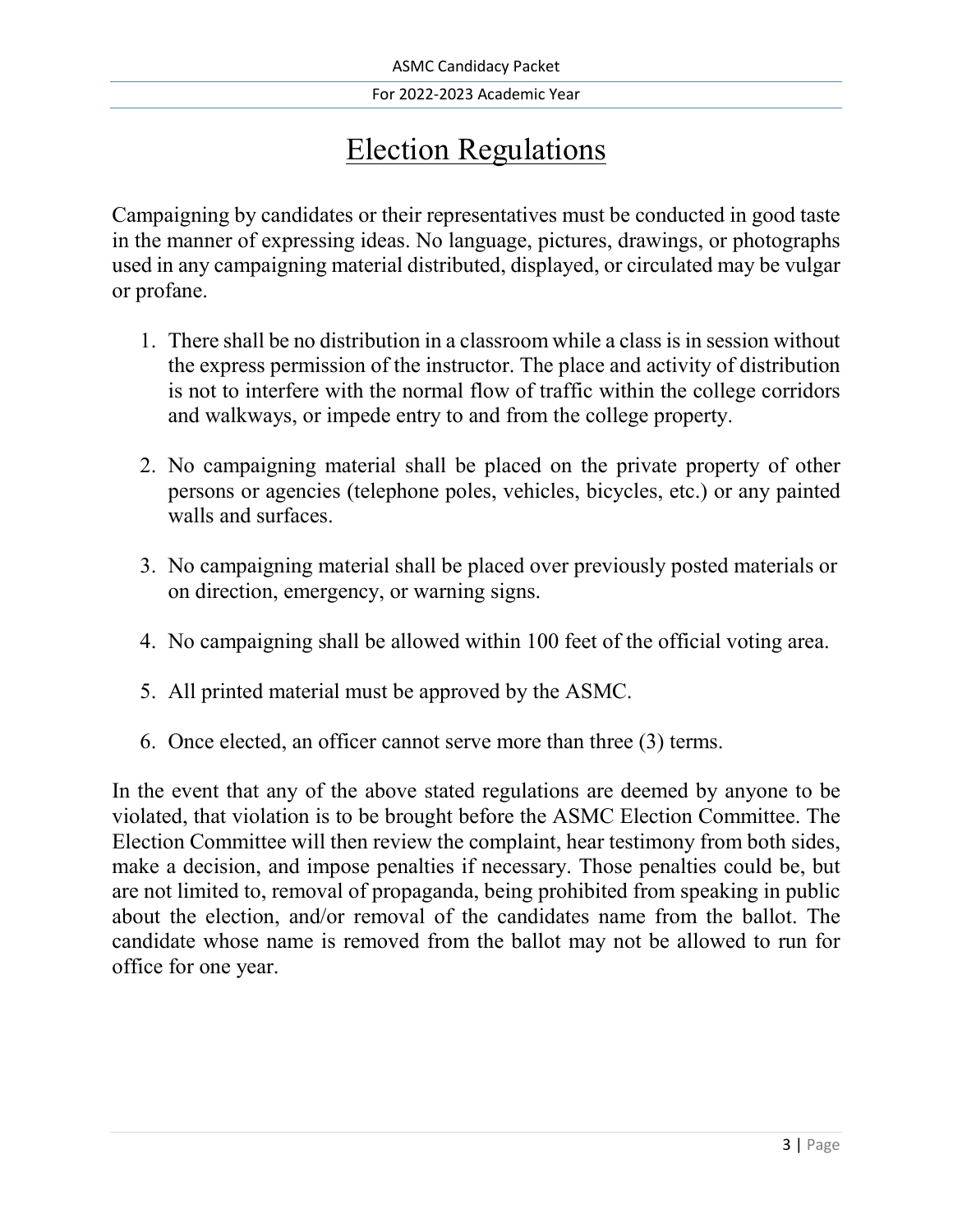## Responsibilities of Each Position According to the ASMC By-Laws

#### **President**

Shall be the chief executive officer of the Associated Students of Mendocino College (ASMC). Shall preside over the Student Senate. Shall have the power to call all meetings of the Student Senate. Shall make all necessary appointments with the approval of the Student Senate. Shall vote only in case of a tie. Shall veto or sign all legislation within three (3) school days following its passage by the Student Senate. All legislation not signed or vetoed will become law on the fourth (4) school day following its passage. Shall be the official representative of the ASMC to the President of the college, the Academic Senate, and appropriate leadership committees. Shall be responsible for setting the agenda of the Student Senate meetings.

#### **Vice President**

Shall be responsible for assisting the President with duties as assigned. Shall assume the Presidential duties and the vacated office in the Absence of the President. Shall be the representative of the ASMC Clubs to the Student Senate. Shall be responsible for chairing the Inter-Club Council, updating club packets, holding a club day event each semester, and developing and maintaining a list of all active clubs and their officers. Shall be responsible for the disbursement of club account monies to the clubs when requested by clubs at the approval of the Student Senate.

#### **Treasurer**

Shall be responsible for the accounting of the ASMC monies. Shall prepare a financial summary to be included on the agenda for each meeting of the Student Senate. Shall prepare, within thirty (30) days prior to the end of each year, A proposed budget for the upcoming year. Shall make recommendations to the Student Senate on all financial Matters relating to ASMC expenditures. Shall be responsible for being knowledgeable of cash amount in all ASMC accounts. Shall submit cumulative financial reports at the end of each Semester. Shall Co-Chair the Activities/Budget standing committee with the Activities and be a member of the Scholarship committee. Shall be responsible for evaluation of interest income distribution According to the process set forth in the By-laws.

#### **Student Rights Advocate**

Shall advise students as to their rights, existing and new, within the Campus community. Shall bring to the attention of the Student Senate any suggestions, criticisms, and/or violations of student's rights on behalf of the Mendocino College student populace. Shall be involved in student orientation activities and needs assessments. Shall serve on the Curriculum and Academic Review Committees.

#### **Student Trustee**

Shall be the official representative of the Student Senate to the Board of Trustees. Shall be responsible for representing the ASMC to the Board of Trustees. Shall promote student input into Board activities. Shall make regular reports to the Student Senate regarding Board activities. Shall receive a maximal 50% of the allowable stipend per attended Board of Trustees meeting, plus transportation allocation, to be paid by the District (Board Policy 007). The term of office shall commence May 15<sup>th</sup> and end May 14<sup>th</sup> each year elected (Education Code 72023.7).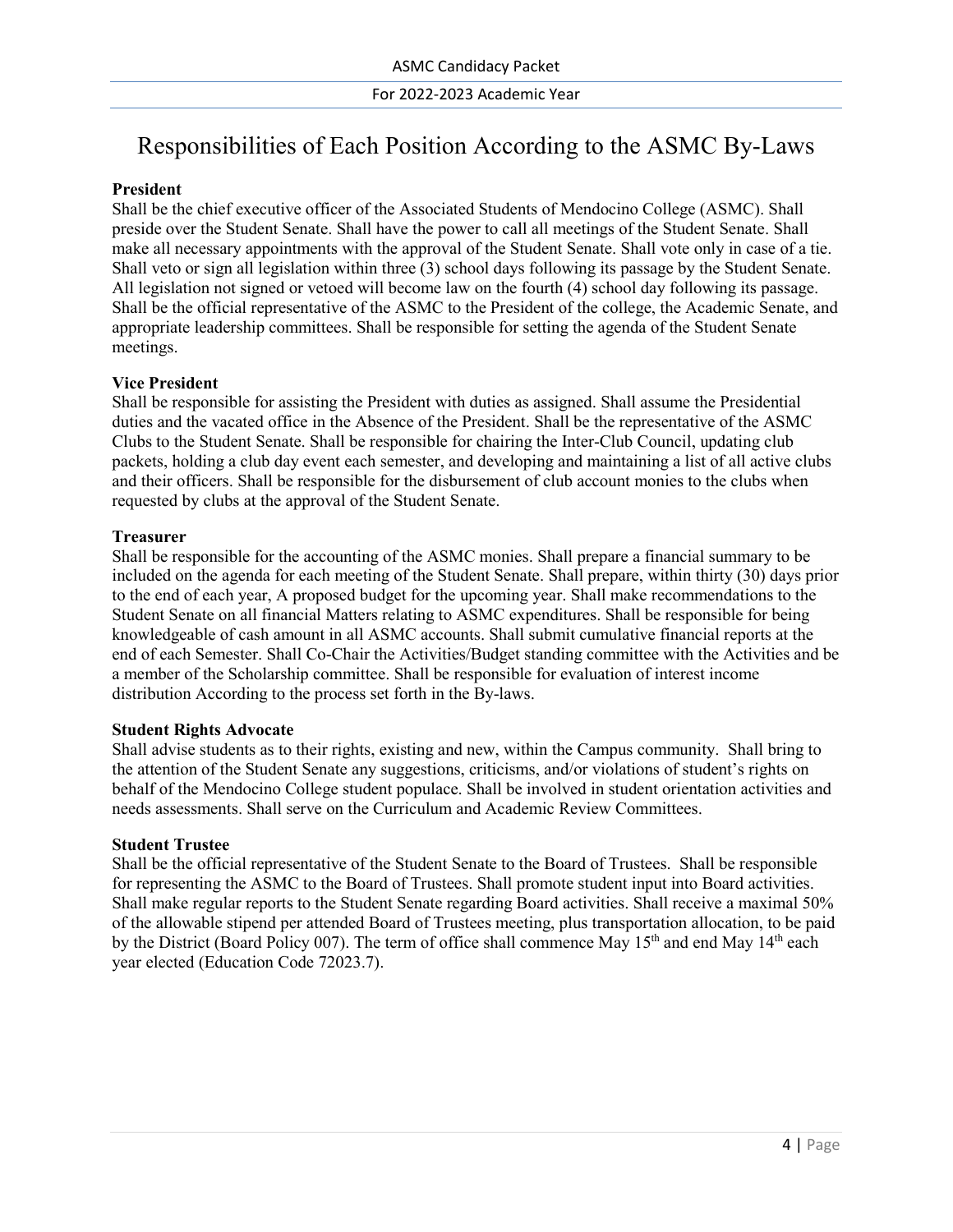#### **Publicity Director**

Shall supervise all ASMC on-campus publicity, including the ASMC bulletin board according to the college regulations. Shall meet with the Public Relations Officer at least once a semester to discuss Mendocino College publicity regulations. Shall be responsible for off-campus relations and publications for the ASMC. Shall be responsible for ASMC involvement with alumni relations. Shall work with the Activities to set up and insure maintenance of an activities calendar as approved by the Student Senate and post the calendar in designated areas.

#### **Parliamentarian**

Shall be knowledgeable of all parliamentary procedures. Shall be knowledgeable of the ASMC Constitution and By-laws. Shall be knowledgeable of the Brown Act. Shall be knowledgeable of all Mendocino-Lake District Policies as pertain to students and student government. Shall be knowledgeable of the Education Code as it pertains to community colleges and student government. Shall assist the President and the Student Senate in following the above rules, regulations, guidelines, and the ASMC Constitution.

#### **Activities Director**

Shall promote student input into the activities phase of student government. Shall co-chair the Activities/Budget committee with the Treasurer. Shall work with the Publicity to set up and insure maintenance of an activities calendar as approved by the Student Senate and post this calendar in a designated area.

#### **Secretary**

Shall be the secretary to the Student Senate. Shall keep accurate minutes of all minutes of the Student Senate and shall be responsible for distributing and maintaining copies of said minutes to college officials. Shall conduct all official correspondence in the name of the ASMC when so directed by the Student Senate. Shall keep accurate files of all said correspondence and such other records as deemed necessary for the smooth functioning of the Student Senate.

#### **Student Ambassador**

Shall serve as the primary representative of the ASMC to other student government institutions outside of Mendocino College. Shall serve as the voting representative for the ASMC, should the ASMC elect to be a member of CalSACC, ASACC, or similar organization. Shall be held accountable for all other qualifications, expected of Student Senate Members. When serving as the voting representative of the ASMC to ASACC, CalSACC, or similar organizations, the Student Ambassador shall report the contents of those meetings to the ASMC.

#### **Ecology Director**

Shall be responsible for getting student input on campus ecological process. Shall act as a liaison between the students and the ASMC for ecological issues. Shall promote public and student awareness on ecology programs. Shall serve on safety and PRMPC committees.

#### **Ukiah, North County, Lake, and Coast Representative**

Shall represent the student population for which they are elected. Shall oversee and maintain the Merchant Discount program. Shall use all means available to gain student input at the college campuses concerning student activities and student governance. Shall be responsive to the needs and desires of Ukiah, North County, Lake, and Coast students. Shall help coordinate the ASMC survey assessments and report the results to the Student Senate.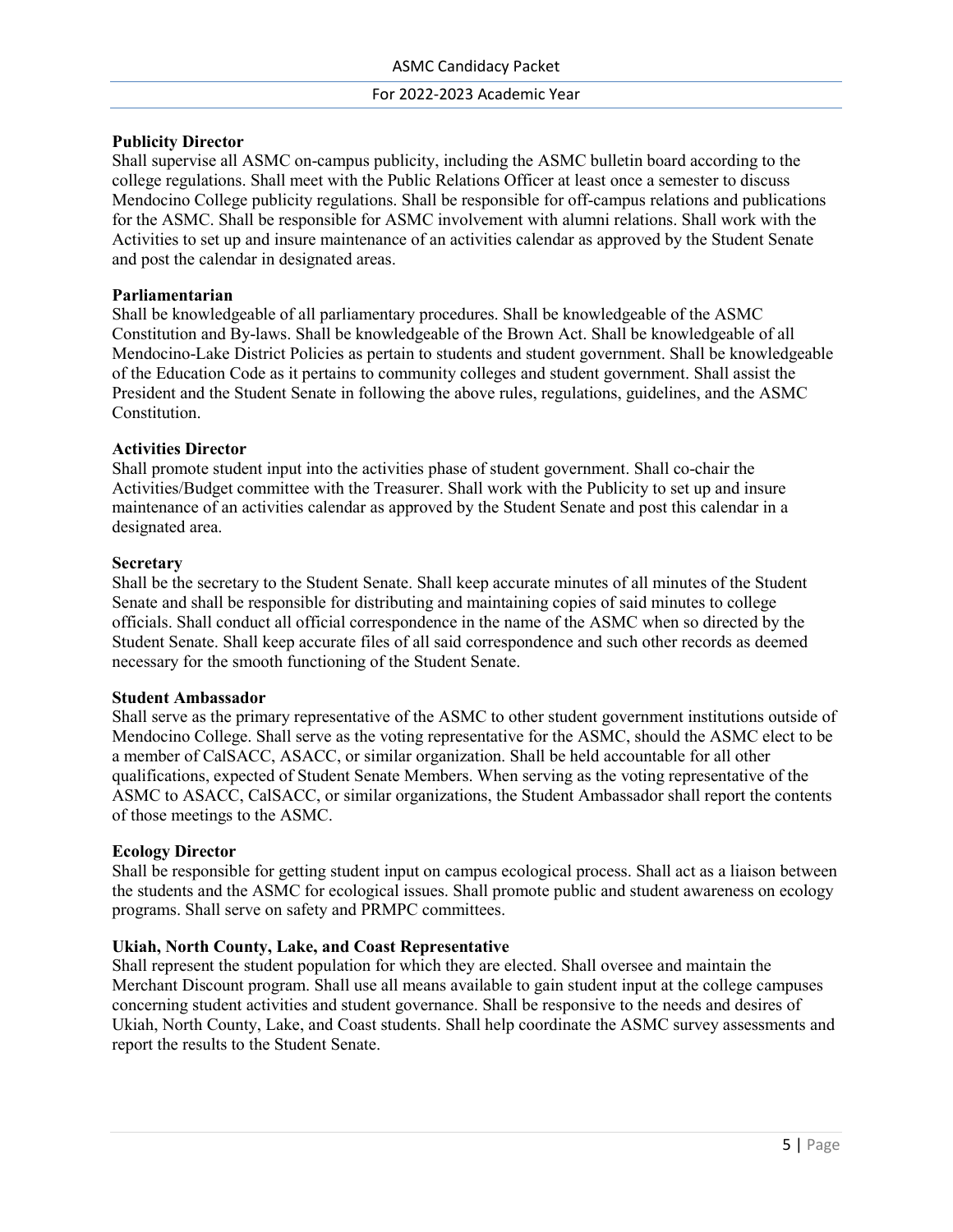## Declaration of Intent to Run for Office

By my signature (typing my name) on this declaration, I do solemnly swear that I have met the conditions outlined by the ASMC Student Constitution for the office I am seeking. I understand the responsibilities that coincide with being a Student Senator. I will attend all regularly scheduled, special, and emergency meetings. I will abide by all local, state, and federal election laws and/or regulations.

| Position Running For:  |       |                                                                                                                      |       |  |
|------------------------|-------|----------------------------------------------------------------------------------------------------------------------|-------|--|
| Print Full Name:       |       |                                                                                                                      |       |  |
| Student ID Number: N/A |       |                                                                                                                      |       |  |
| All Other Names Used:  |       |                                                                                                                      |       |  |
| Mailing Address:       |       |                                                                                                                      |       |  |
| Residential Address:   |       |                                                                                                                      |       |  |
| City/State/Zip:        |       |                                                                                                                      |       |  |
|                        |       | Contact information                                                                                                  |       |  |
| Cell:                  |       |                                                                                                                      |       |  |
| Home:                  |       |                                                                                                                      |       |  |
| Email:                 |       |                                                                                                                      |       |  |
| Signature:             | Date: |                                                                                                                      |       |  |
|                        |       |                                                                                                                      |       |  |
|                        |       |                                                                                                                      |       |  |
|                        |       | FOR OFFICE USE ONLY                                                                                                  |       |  |
| Received By:           |       | <u> 1989 - Johann Barn, mars eta bainar eta bat erroman erroman erroman erroman erroman erroman erroman erroman </u> |       |  |
| Signature:             |       |                                                                                                                      | Date: |  |
|                        |       | Meets Requirements? Yes                                                                                              | No    |  |